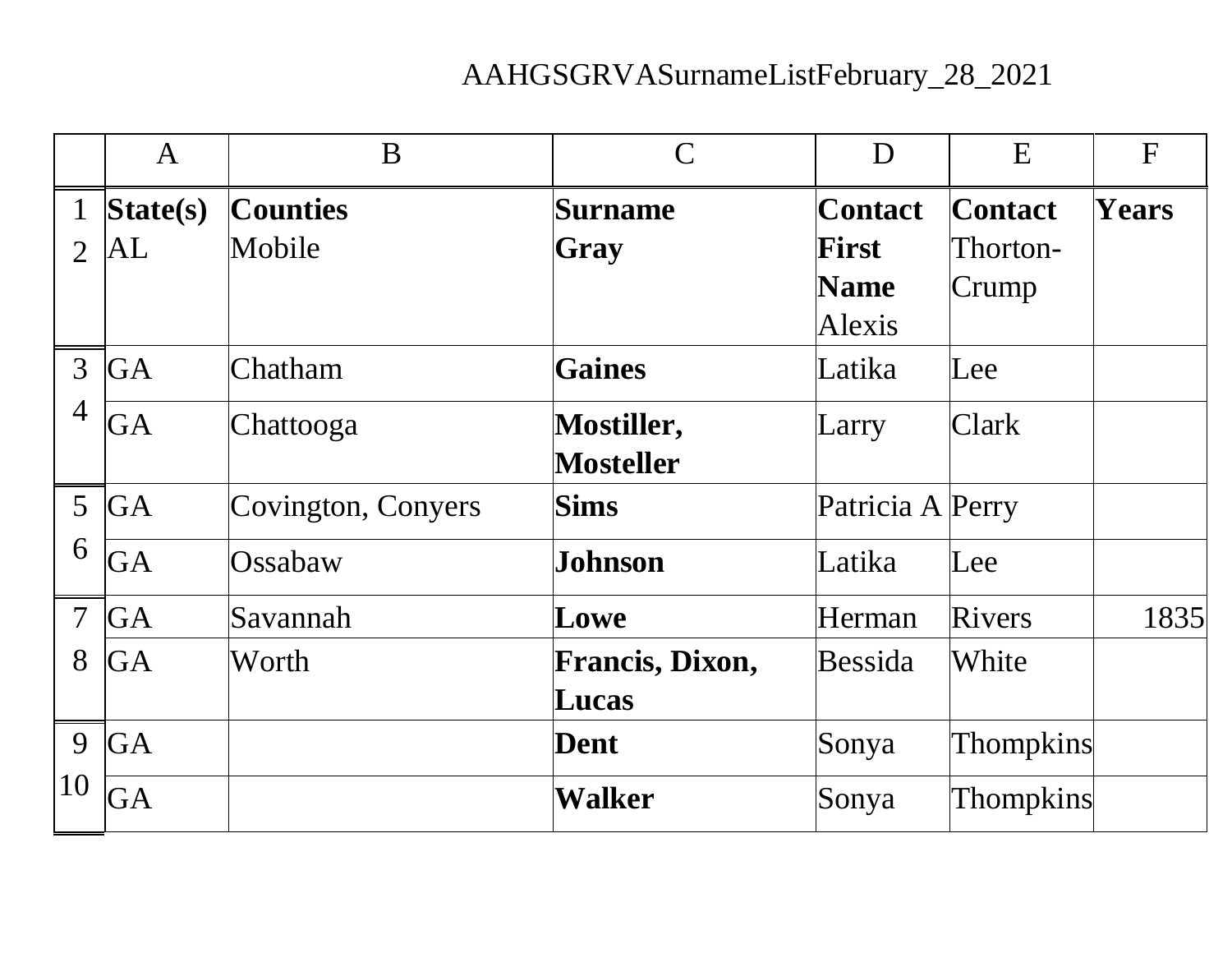| 11<br>12 |                              | GA, SC, VDougherty, Albany,<br>Virgin | Johnson                                          | Sonya                   | <b>Thompkins</b> |           |
|----------|------------------------------|---------------------------------------|--------------------------------------------------|-------------------------|------------------|-----------|
|          | IN, VA,                      |                                       | <b>Pettiford</b>                                 | Randall                 | Greene           | 1790      |
| 13       | <i><u><b>Jamaica</b></u></i> | Clarendon                             | Williams                                         | Lorraine                | Powell           | $1800s -$ |
| 14       | KY                           | Hart                                  | <b>Highbaugh</b>                                 | Ronald                  | <b>Styles</b>    | 1813      |
| 15       | KY                           | Larue                                 | <b>Barnett</b>                                   | Ronald                  | <b>Styles</b>    | 1856      |
| 16       | $\overline{\text{KY}}$       |                                       | <b>Styles</b>                                    | Ronald                  | <b>Styles</b>    | 1849      |
| 17<br>18 | <b>MD</b>                    | Cecil County                          | <b>Bladen, Carter,</b><br><b>Rice, Hartshorn</b> | <b>Bessida</b>          | White            |           |
|          | MD                           | St. Mary's                            | <b>Edelin</b>                                    | Carlyle<br>Robin        | Jones            | 1870      |
| 20       | $19$ MD                      | St. Mary's                            | <b>McClain</b>                                   | Carlyle<br>Robin        | Jones            | 1870      |
|          | NC                           | ?Creek                                | Lewis                                            | JacquelineFleming<br>C. |                  |           |
| 22       | $21$ NC                      | Baltrip                               | Perry                                            | Glenda<br>Jackie        | Boyd-            |           |
|          | NC                           | <b>Beaufort</b>                       | <b>Keys</b>                                      | Jerome<br>Little        | Seldon           |           |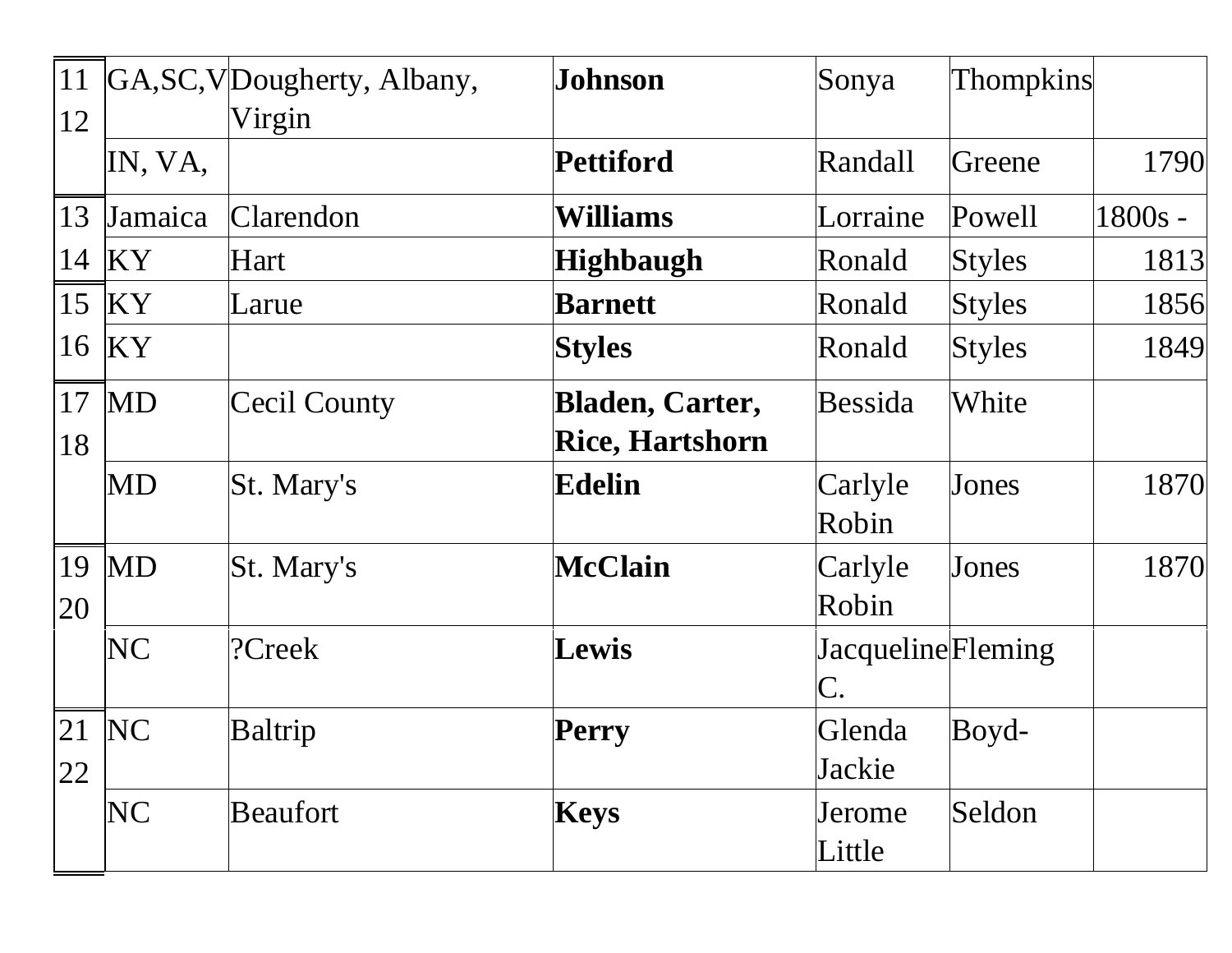| 23<br>24 | NC        | Beaufort   | Little              | Jerome<br>Little                  | Seldon        |      |
|----------|-----------|------------|---------------------|-----------------------------------|---------------|------|
|          | NC        | Bethel     | <b>Gilliam</b>      | Patricia A Perry                  |               |      |
| 26       | $ 25 $ NC | Cumberland | <b>Evans</b>        | Michelle<br>Evans                 | Oliver        |      |
|          | NC        | Cumberland | Wilson              | Michelle<br>Evans                 | Oliver        |      |
| 27       | NC        | Greenville | <b>Cherry/Clark</b> | Ronald                            | <b>Styles</b> | 1813 |
| 28       | NC        | Halifax    | <b>Anthony</b>      | Gerry<br><b>Butler</b>            | Taylor        | 1833 |
| 30       | 29 NC     | Halifax    | Jones               | Gerry<br><b>Butler</b>            | Taylor        | 1833 |
|          | NC        | Halifax    | <b>Smith</b>        | Gerry<br><b>Butler</b>            | Taylor        | 1833 |
| 31       | NC        | Halifax    | <b>Steptoe</b>      | Gerry                             | Taylor        | 1833 |
|          | 32 NC     | Leach      | <b>Spivey</b>       | <b>Butler</b><br>Glenda<br>Jackie | Boyd-         |      |
| 33       | NC        | Nashville  | <b>Perry</b>        | LaVione                           | Smith         | 1800 |
| 34       | NC        | New Bern   | <b>Chapman</b>      | Natisha                           | Harper        |      |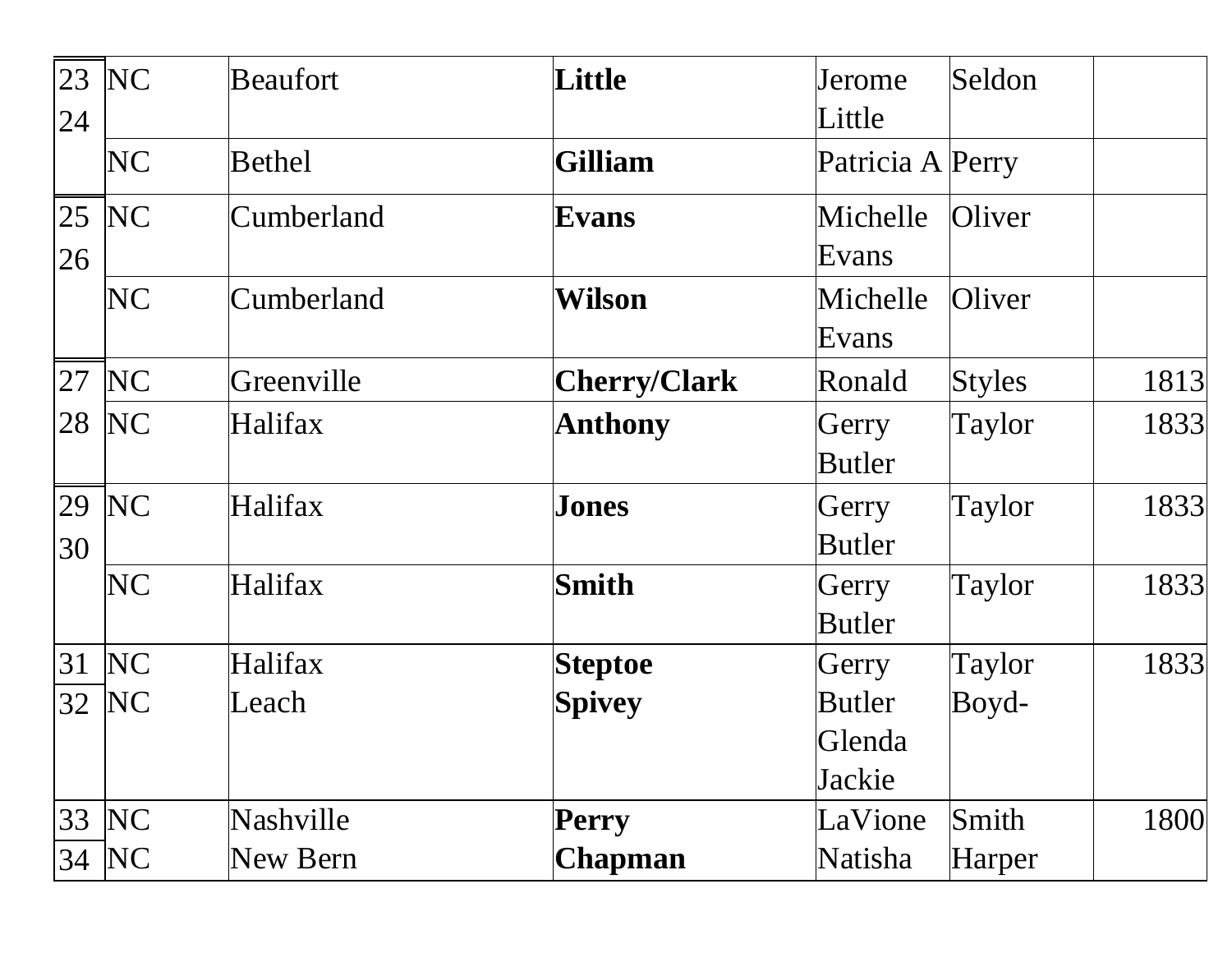| 35           | NC        | Northampton          | <b>Deloatch, Deloach</b> | Miles            | Anderson          | $1800 -$                       |
|--------------|-----------|----------------------|--------------------------|------------------|-------------------|--------------------------------|
|              | 36   NC   | Northampton          | <b>Peebles</b>           | <b>Miles</b>     | Anderson          | current<br>$1800 -$<br>current |
| 37 <br>38    | NC        | Northampton, Martin, | <b>Purrington</b>        | <b>Miles</b>     | Anderson          | $1800 -$<br>current            |
|              | <b>NC</b> | Robersville          | <b>Williams</b>          | Ronald           | <b>Styles</b>     | 1876                           |
| 39<br>40     | NC        | Rockingham           | <b>Price</b>             | Neva             | Heatt             | 19th<br>Century-<br>Pr         |
|              | <b>NC</b> | Wake                 | Turner                   | Ronald           | <b>Styles</b>     | 1855                           |
| 41           | NC        | Warren               | <b>Boyd</b>              | Jarene           | Fleming           | 1850                           |
| 42           | NC        | Warren               | <b>Carter, Hawkins</b>   | Jarene           | Fleming           | 1850                           |
| $ 43\rangle$ | NC        | Warren               | Plummer                  | Jarene           | Fleming           | 1840                           |
| 44           | NC        |                      | <b>Baltrip</b>           | Glenda<br>Jackie | Boyd-             |                                |
| 46           | 45   NC   |                      | <b>Blackwell</b>         | Yvonne<br>L.     | Nutall            |                                |
|              | NC        |                      | <b>Butler</b>            | Alexis           | Thorton-<br>Crump |                                |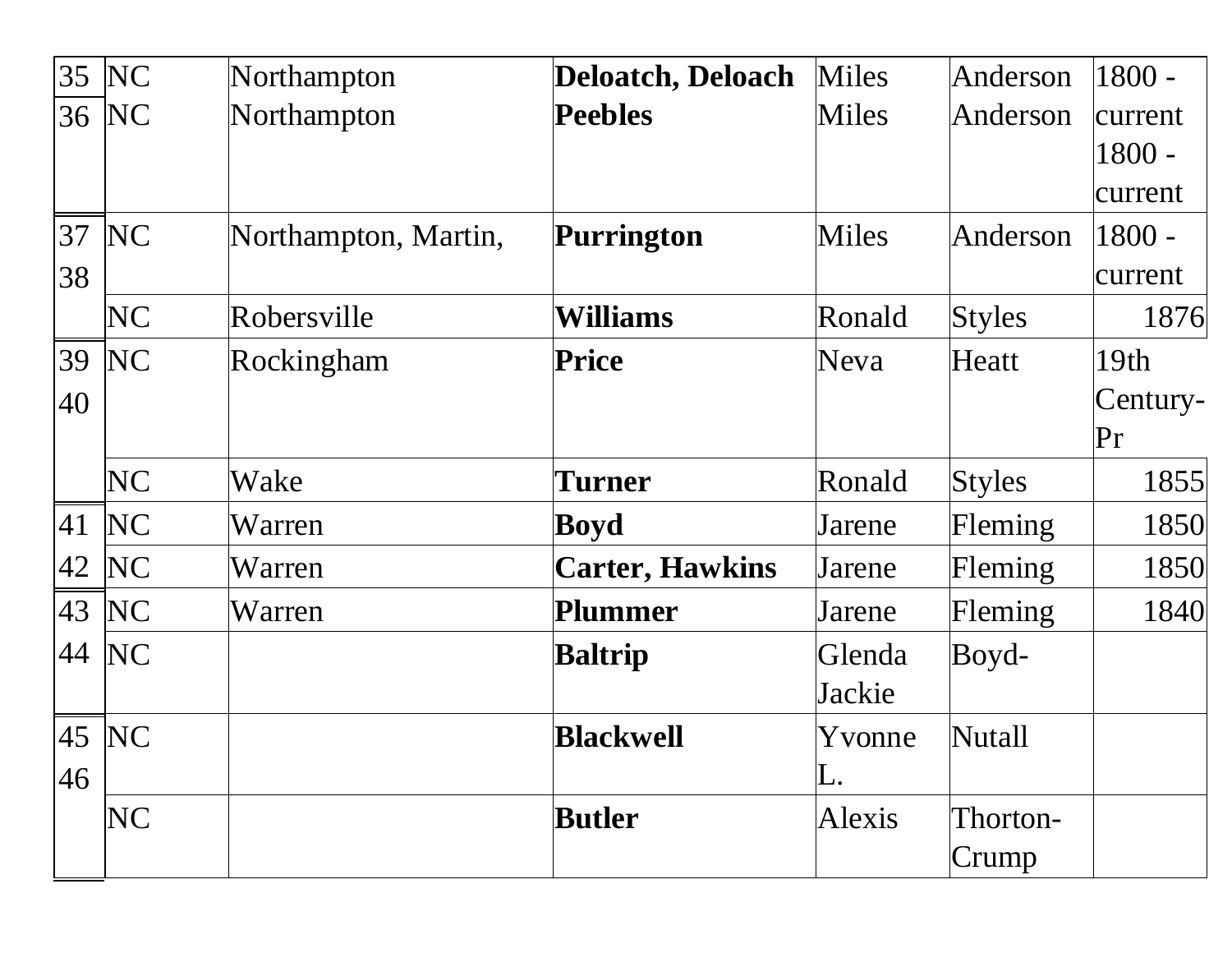| 47<br>48 | NC             |                      | <b>Dodson</b>           | JacquelineFleming<br>C. |        |      |
|----------|----------------|----------------------|-------------------------|-------------------------|--------|------|
|          | N <sub>C</sub> |                      | Leach                   | Glenda<br>Jackie        | Boyd-  |      |
| 49<br>50 | NC             |                      | <b>Nicholason</b>       | Glenda<br>Jackie        | Boyd-  |      |
|          | NC             |                      | <b>Nutall</b>           | Yvonne<br>L.            | Nutall |      |
|          | 51 NC, VA      | Granville            | Wright                  | LaVione                 | Smith  | 1800 |
| 52       | NC, VA         | Warren               | <b>Shearin</b>          | LaVione                 | Smith  | 1800 |
| 53       | NC, VA         |                      | <b>Harper</b>           | Natisha                 | Harper |      |
| 54       | <b>NY</b>      | Queens               | Boyd                    | Kim                     | Ashley |      |
| 55       | <b>OH</b>      | Cleveland            | <b>Perry</b>            | Patricia A Perry        |        |      |
| 56       | PA             | Avondale/West Grove, | <b>Bladen, Carter</b>   | <b>Bessida</b>          | White  |      |
| 57       | SC             | Abbeville            | <b>McNeil, Francis,</b> | <b>Bessida</b>          | White  |      |
| 58       |                |                      | Wydman                  |                         |        |      |
|          | SC             | <b>Beaufort</b>      | <b>Haynes</b>           | Latika                  | Lee    |      |
|          | 59 SC          | <b>Beaufort</b>      | <b>Mitchell</b>         | Latika                  | Lee    |      |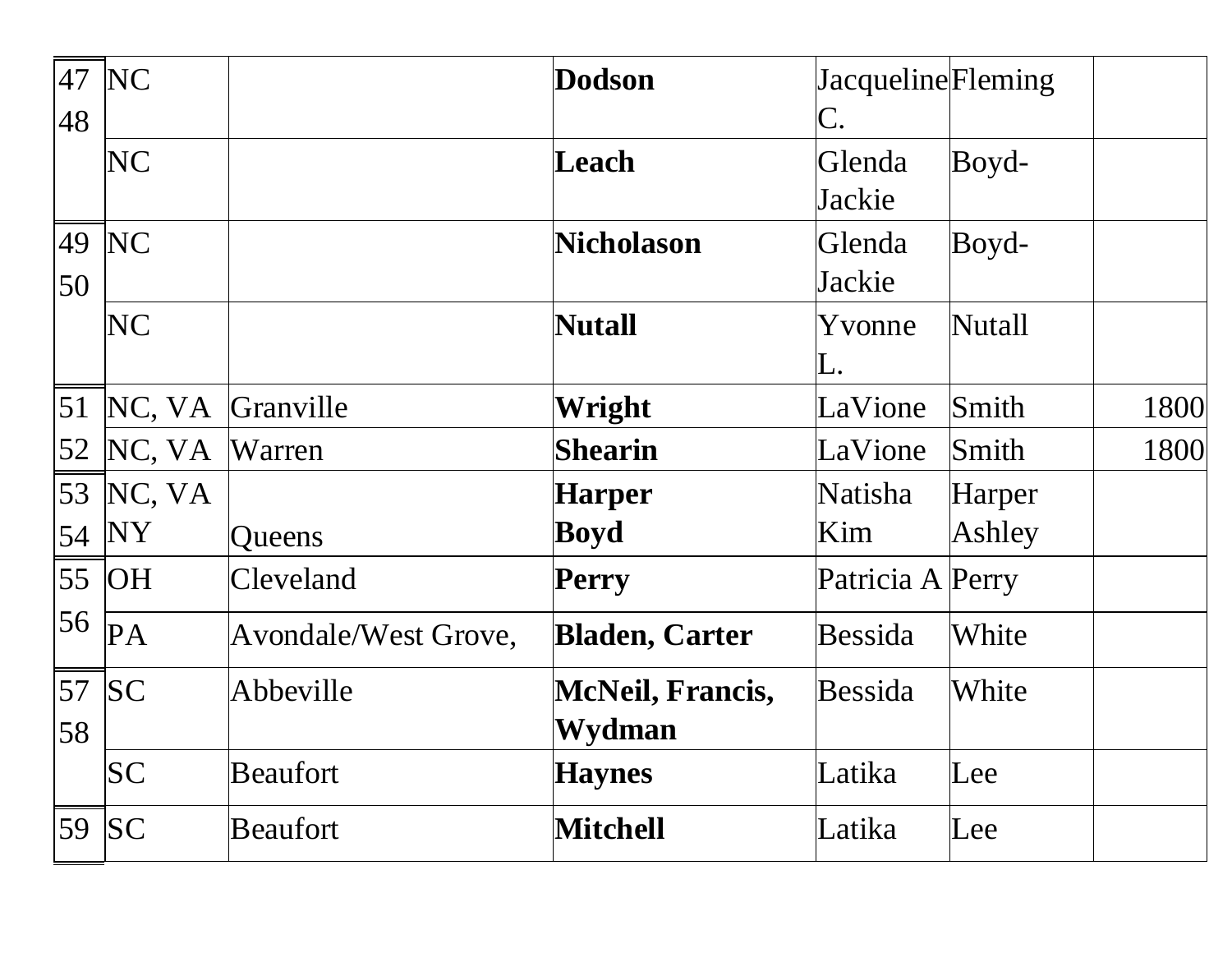|          | $60$ SC   | Eastover         | <b>McNight</b>      | Herman            | <b>Rivers</b>    | 1830-<br>1935 |
|----------|-----------|------------------|---------------------|-------------------|------------------|---------------|
| 62       | $61$ SC   | Eastover         | <b>Rivers</b>       | Herman            | <b>Rivers</b>    | 1830-<br>1935 |
|          | SC        | Farmfield        | <b>Smallwood</b>    | Ronald            | <b>Styles</b>    | 1833          |
|          | 63 SC     | Pickens/Anderson | <b>Benson</b>       | Sonya             | <b>Thompkins</b> |               |
| 64       | SC        | <b>Smoaks</b>    | <b>Butterfield</b>  | Herman            | <b>Rivers</b>    | 1830          |
|          | 65 SC     | <b>Smoaks</b>    | <b>Harrison</b>     | Herman            | <b>Rivers</b>    | 1830          |
| 66       | SC        |                  | <b>Cason/Caison</b> | Sonya             | <b>Thompkins</b> |               |
| 68       | 67 SC     |                  | <b>Doby</b>         | Michelle<br>Evans | Oliver           |               |
|          | <b>SC</b> |                  | <b>Gambrell</b>     | Sonya             | <b>Thompkins</b> |               |
| 69<br>70 | SC        |                  | <b>Haynes</b>       | Ernestine<br>Е.   | Mitchell         |               |
|          | <b>SC</b> |                  | <b>Larkins</b>      | Sonya             | <b>Thompkins</b> |               |
|          | $71$ SC   |                  | <b>McClain</b>      | Michelle<br>Evans | Oliver           |               |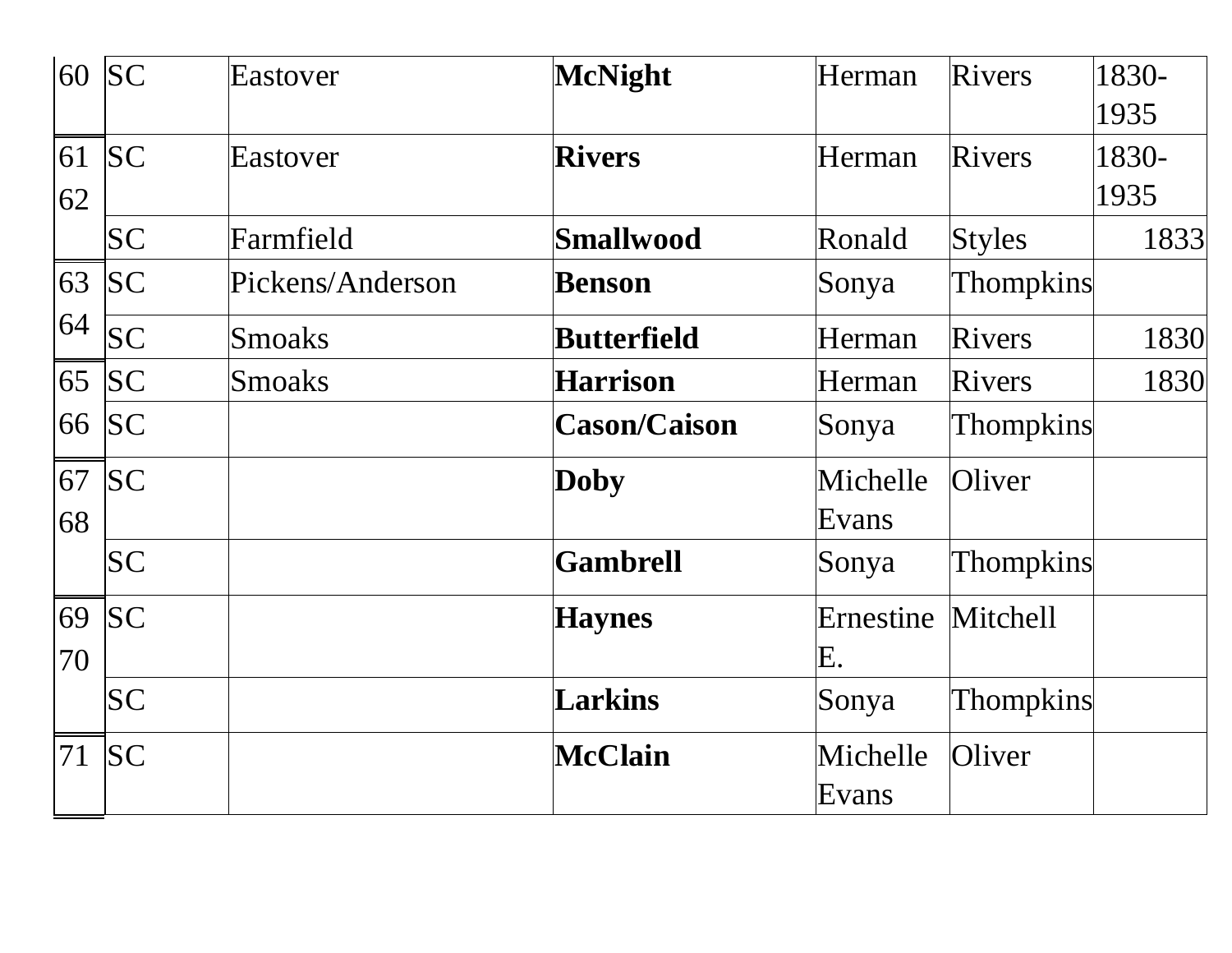| 72       | SC        |                    | McCray                 | Michelle                 | Oliver            |                     |
|----------|-----------|--------------------|------------------------|--------------------------|-------------------|---------------------|
|          |           |                    |                        | Evans                    |                   |                     |
|          | 73 SC     |                    | <b>McKinley</b>        | Sonya                    | <b>Thompkins</b>  |                     |
| 74       | SC        |                    | <b>Mitchell</b>        | Ernestine Mitchell<br>E. |                   |                     |
| 76       | 75 SC     |                    | <b>Robinson</b>        | Ernestine<br>Ε.          | <b>Mitchell</b>   |                     |
|          | <b>SC</b> |                    | <b>Smith</b>           | LaVione                  | Smith             |                     |
|          | 77 SC     |                    | <b>Telfair</b>         | Sonya                    | <b>Thompkins</b>  |                     |
| 78       | SC        |                    | Wilborn                | Sonya                    | <b>Thompkins</b>  |                     |
| 79<br>80 | <b>TN</b> | Wilson             | <b>Murphy</b>          | Viola<br>Osborne         | Baskerville 1810- | 1840                |
|          | VA        | Alexander          | Mitchell/DummondGlenda | Jackie                   | Boyd-             |                     |
| 81<br>82 | <b>VA</b> | Amelia             | <b>Brown</b>           | Miles                    | Anderson          | 1800 -<br>current   |
|          | VA        | Amelia             | <b>Montague</b>        | Ken                      | Montague          | 1700                |
| 83       | VA        | Amelia, Cumberland | <b>Anderson</b>        | <b>Miles</b>             | Anderson          | $1800 -$<br>current |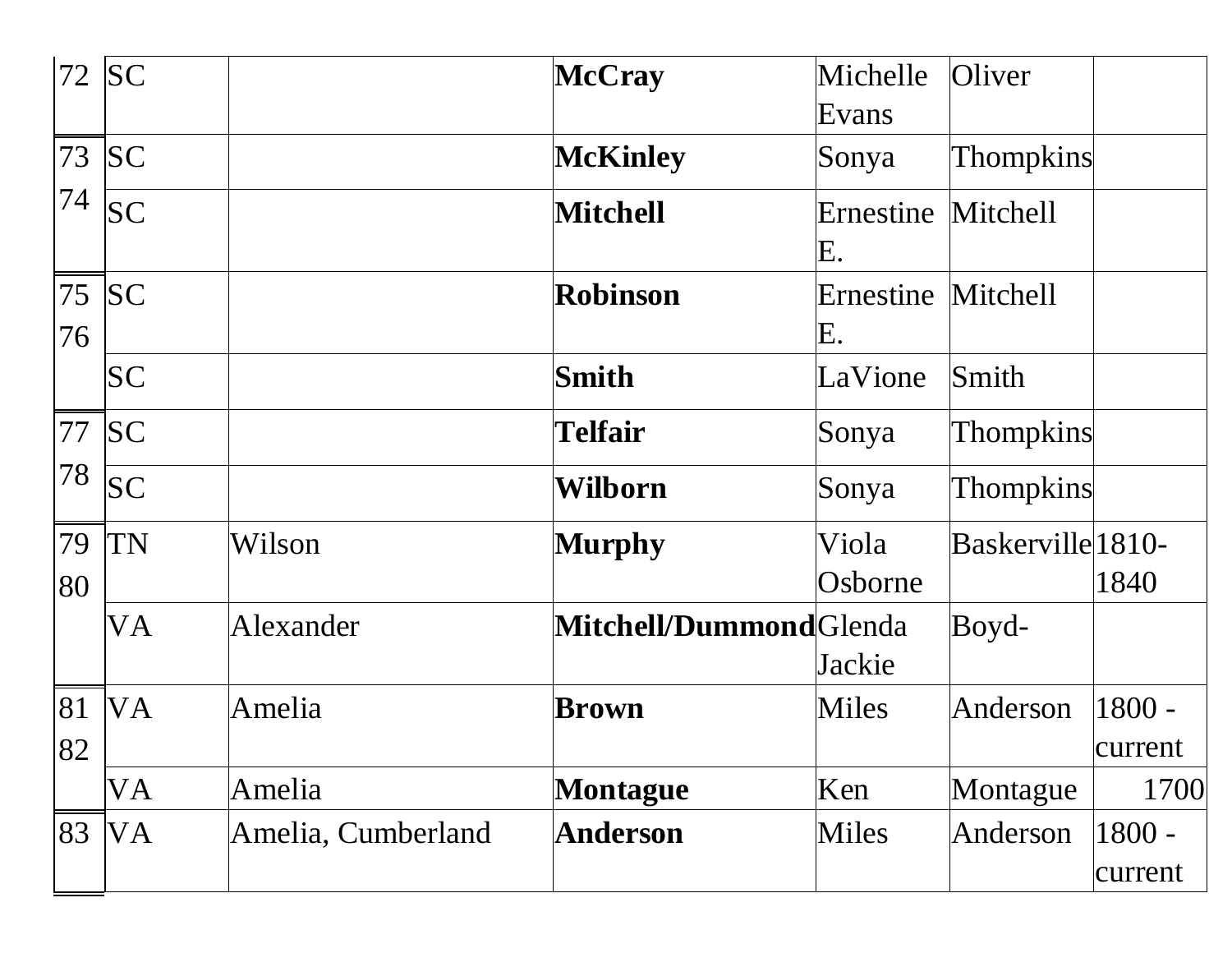|    | 84 VA     | Amelia, Cumberland | <b>Trent</b>    | <b>Miles</b>    | Anderson | 1800 -   |
|----|-----------|--------------------|-----------------|-----------------|----------|----------|
|    |           |                    |                 |                 |          | current  |
| 85 | <b>VA</b> | <b>Brunswick</b>   | <b>Granger</b>  | Yvonne          | Nutall   |          |
| 86 |           |                    |                 | L.              |          |          |
|    | VA        | <b>Brunswick</b>   | <b>Hawkins</b>  | Thaddeus Gibson |          |          |
| 87 | <b>VA</b> | <b>Brunswick</b>   | <b>Maddox</b>   | Yvonne          | Nutall   |          |
| 88 | VA        | <b>Brunswick</b>   | <b>Manning</b>  | L.              | Anderson |          |
|    |           |                    |                 | <b>Brenda</b>   |          |          |
| 89 | <b>VA</b> | <b>Brunswick</b>   | <b>Manning</b>  | Thaddeus Gibson |          |          |
| 90 | <b>VA</b> | <b>Brunswick</b>   | <b>Mattox</b>   | Carmela         | Hamm     | 1800's - |
|    |           |                    |                 |                 |          | now      |
| 91 | <b>VA</b> | <b>Brunswick</b>   | Penn            | <b>Brenda</b>   | Anderson |          |
| 92 | VA        | <b>Brunswick</b>   | Penn            | Thaddeus Gibson |          |          |
| 93 | <b>VA</b> | <b>Brunswick</b>   | <b>Rivers</b>   | Thaddeus Gibson |          |          |
| 94 | <b>VA</b> | <b>Brunswick</b>   | <b>Robinson</b> | Carlyle         | Jones    | 1860     |
|    |           |                    |                 | Robin           |          |          |
| 95 | <b>VA</b> | <b>Brunswick</b>   | <b>Tolliver</b> | Carlyle         | Jones    | 1860     |
|    |           |                    |                 | Robin           |          |          |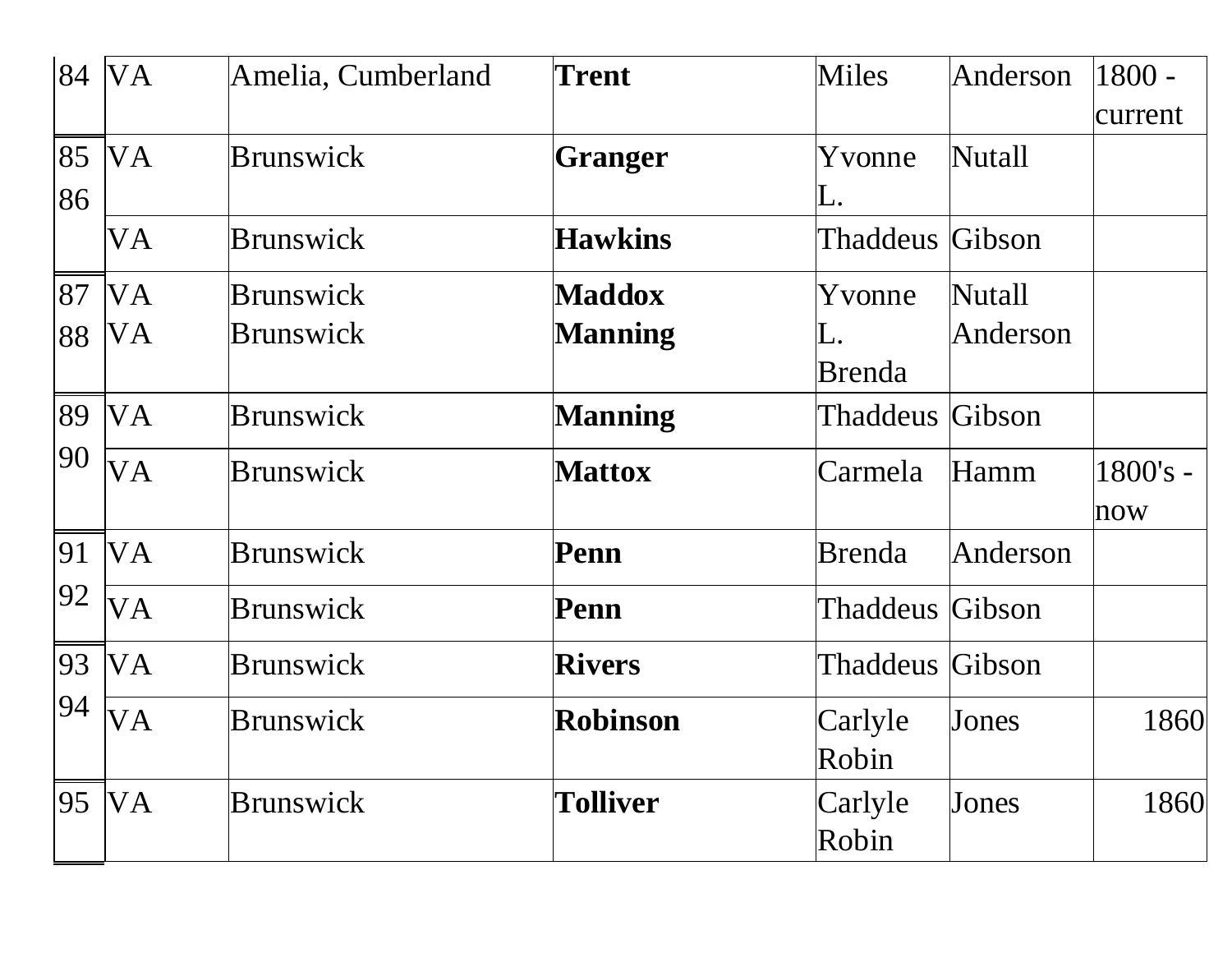| 96  | <b>VA</b>          | <b>Brunswick</b>                | <b>Wallace</b>         | Carlyle  | Jones              | 1860     |
|-----|--------------------|---------------------------------|------------------------|----------|--------------------|----------|
|     |                    |                                 |                        | Robin    |                    |          |
| 97  | <b>VA</b>          | Buckingham                      | <b>Anderson</b>        | Viola    | Baskerville 1840 - |          |
| 98  |                    |                                 |                        | Osborne  |                    | current  |
|     | VA                 | Buckingham                      | <b>Eppes</b>           | Viola    | Baskerville 1840 - |          |
|     |                    |                                 |                        | Osborne  |                    | current  |
| 99  | <b>VA</b>          | Buckingham,                     | <b>Bolden</b>          | Michelle | Oliver             |          |
| 100 |                    | Cumberland                      |                        | Evans    |                    |          |
|     | VA                 | Buckingham,                     | <b>Gilliam</b>         | Michelle | Oliver             |          |
|     |                    | Cumberland                      |                        | Evans    |                    |          |
|     | $101$ $VA$         | Buckingham,                     | <b>Randolph</b>        | Michelle | Oliver             |          |
| 102 |                    | Cumberland                      |                        | Evans    |                    |          |
|     | VA                 | Buckingham,                     | Woodson                | Michelle | Oliver             |          |
|     |                    | Cumberland                      |                        | Evans    |                    |          |
|     | $103$ VA           | Buckingham/Cumberland Henderson |                        | Sonya    | <b>Thompkins</b>   |          |
|     | $104\overline{VA}$ | <b>Campbell</b>                 | <b>Deen/Dean/Deane</b> | Neva     | Heatt              | 19th     |
|     |                    |                                 |                        |          |                    | Century- |
|     |                    |                                 |                        |          |                    | Pr       |
|     | $105$ $\text{VA}$  | Campbell                        | <b>Hubbard</b>         | Marilyn  | Campbell           |          |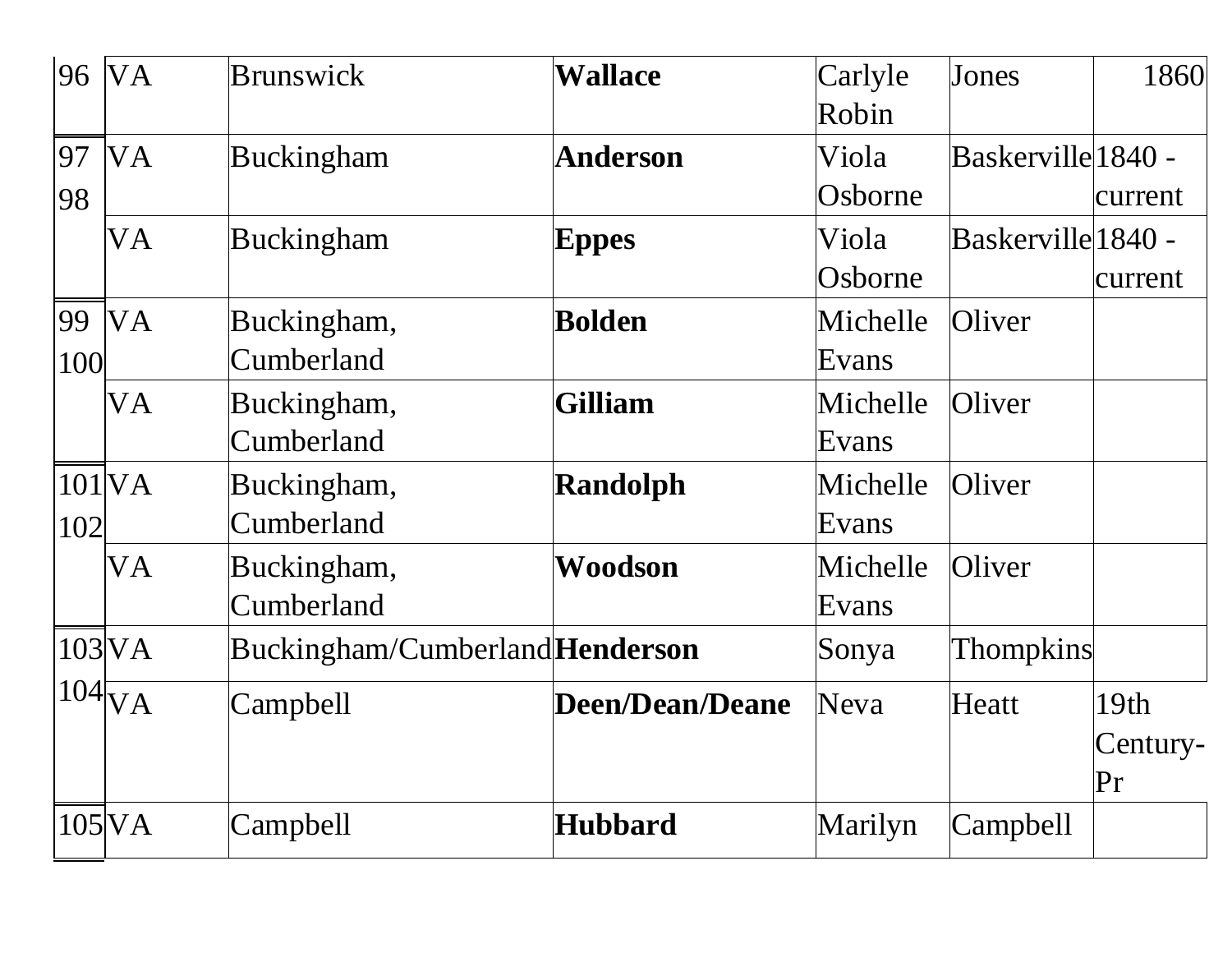|                    | $106\text{VA}$     | Campbell      | <b>Kabler/Cabell</b> | Neva                   | Heatt        | 19th<br>Century-<br>Pr |
|--------------------|--------------------|---------------|----------------------|------------------------|--------------|------------------------|
| 108                | $107$ $VA$         | Campbell      | Langhorne            | Neva                   | Heatt        | 19th<br>Century-<br>Pr |
|                    | <b>VA</b>          | Campbell      | Monroe               | Marilyn                | Campbell     |                        |
|                    | 109 <sup>V</sup> A | Campbell      | Payne                | Marilyn                | Campbell     |                        |
|                    | $110\overline{VA}$ | Campbell      | Poindexter           | Lorraine               | Powell       | 1800s-                 |
|                    | 111VA              | Caroline      | <b>Mines</b>         | Grace                  | <b>Mines</b> | $1800's -$             |
|                    | $112\text{VA}$     | Caroline      | Wright-Carter        | Carmela                | Hamm         | now                    |
| 113 <sub>N</sub> A |                    | Caroline/Dawn | <b>Morris</b>        | <b>Kimberly Morris</b> |              |                        |

|                    | А |                          |                |                 | E      |              |
|--------------------|---|--------------------------|----------------|-----------------|--------|--------------|
|                    |   | <b>State(s) Counties</b> | <b>Surname</b> | Contact Contact |        | <b>Years</b> |
| 114 <sup>V</sup> A |   | <b>Charles City</b>      | Hood           | First           | Greene | 1790         |
|                    |   |                          |                | <b>Name</b>     |        |              |
|                    |   |                          |                | Randall         |        |              |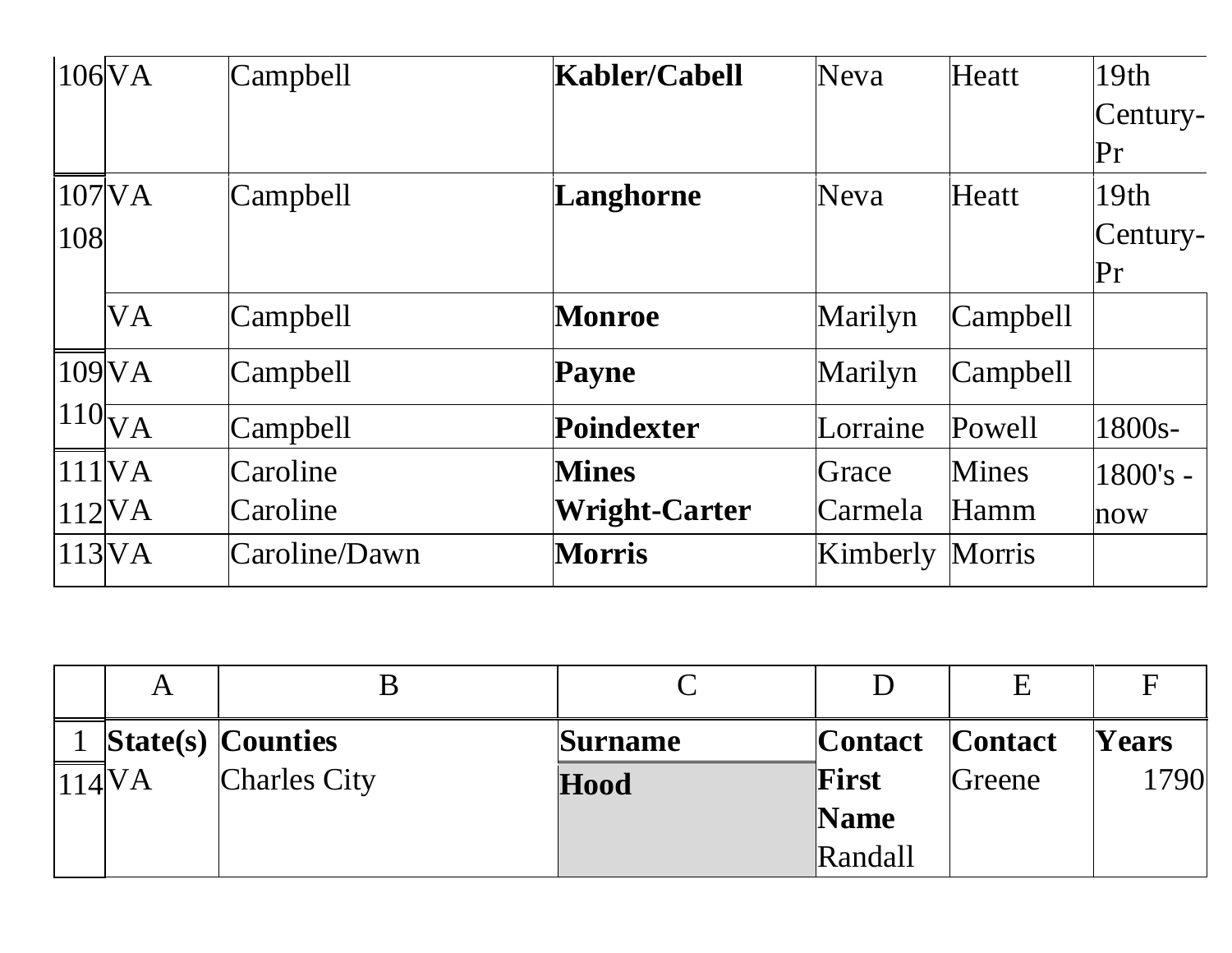| $115\text{VA}$         | Charlotte           | <b>Thornton</b>       | Alexis            | Thorton-         |      |
|------------------------|---------------------|-----------------------|-------------------|------------------|------|
|                        |                     |                       |                   | Crump            |      |
| $116\text{VA}$         | Crewe               | <b>Johnson</b>        | JacquelineFleming |                  |      |
|                        |                     |                       | C.                |                  |      |
| 117 <sub>N</sub>       | Cumberland          | <b>Booker</b>         | Ken               | Montague         | 1700 |
| 118 <sup>V</sup> A     | Cumberland          | <b>Dean/Deane</b>     | Sonya             | <b>Thompkins</b> |      |
| 119 <sup>V</sup> A     | Cumberland          | Diamond/DameronSonya  |                   | <b>Thompkins</b> |      |
| $120\text{VA}$         | Cumberland          | <b>Epps</b>           | Ken               | Montague         | 1800 |
| $121$ $\overline{VA}$  | <b>Essex County</b> | <b>Wheeler, Kidd,</b> | Bessida           | White            |      |
|                        |                     | <b>Monroe,</b>        |                   |                  |      |
| $122$ VA               | Fluavanna, Powhatan | <b>Jefferson</b>      | JacquelineFleming |                  |      |
|                        |                     |                       | C.                |                  |      |
| $123\text{VA}$         | Goochland           | <b>Allen</b>          | James             | Hopkins          |      |
|                        |                     |                       | Maurice           |                  |      |
| $124\text{VA}$         | Goochland           | Cox                   | James             | Hopkins          |      |
|                        |                     |                       | Maurice           |                  |      |
| $125\text{VA}$         | Goochland           | <b>Ellis</b>          | James             | Hopkins          |      |
|                        |                     |                       | Maurice           |                  |      |
| $126$ <sub>N</sub> $A$ | Goochland           | <b>Hopkins</b>        | James             | Hopkins          |      |
| $127$ $NA$             | Greenville/Sussex   | <b>Jones</b>          | Maurice           | Anderson         |      |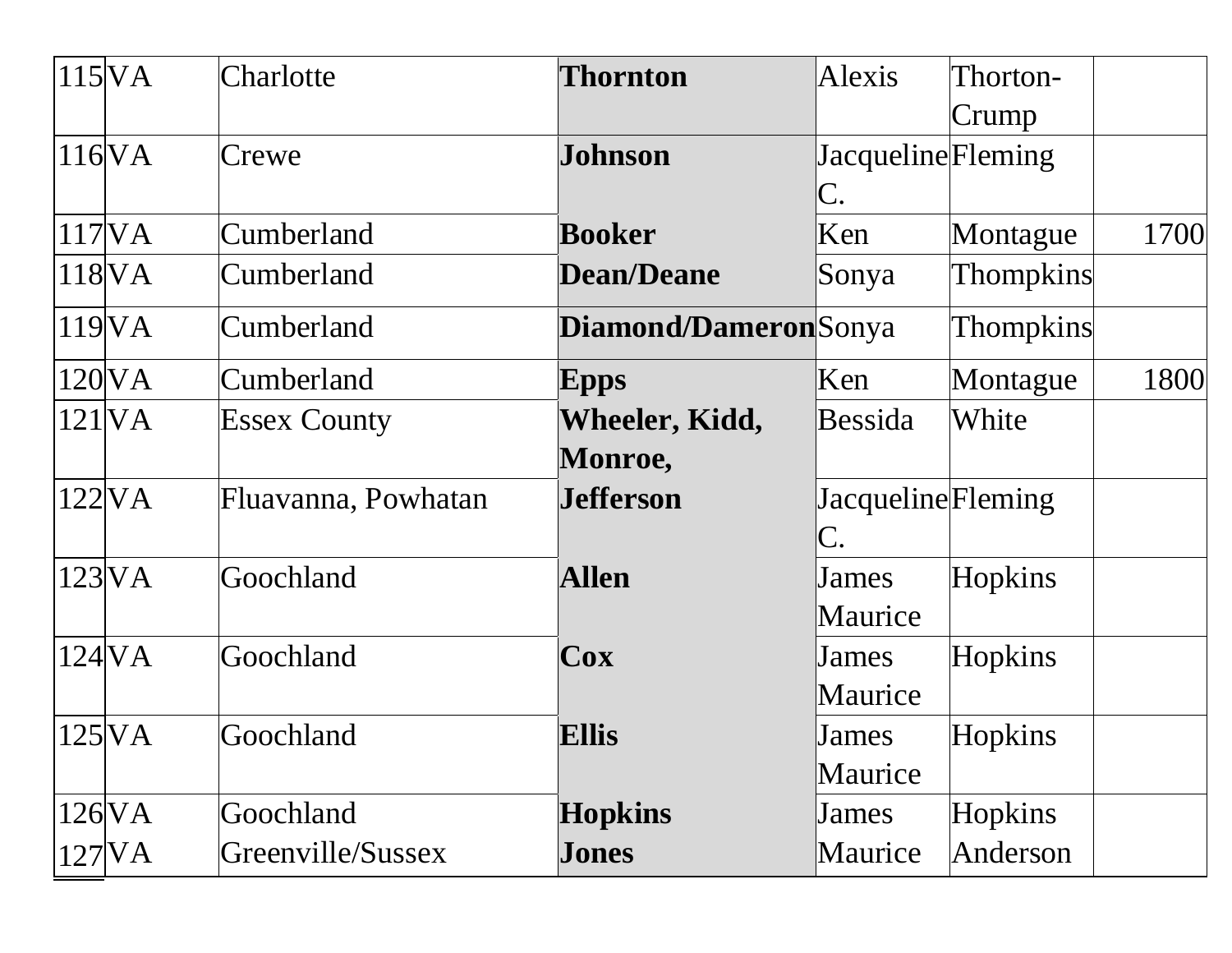|     |                        |                   |                 | <b>Brenda</b>                 |                    |                        |
|-----|------------------------|-------------------|-----------------|-------------------------------|--------------------|------------------------|
| 129 | $128$ <sub>N</sub> $A$ | <b>Halifax</b>    | <b>Holmes</b>   | Neva                          | Heatt              | 19th<br>Century-<br>Pr |
|     | VA                     | Hampton           | <b>Bassette</b> | Reginald<br>F                 | <b>Bassette</b>    | 1810                   |
|     | $130\text{VA}$         | Hanover           | <b>Braxton</b>  | Viola                         | Baskerville 1790 - |                        |
|     | $131$ $\text{VA}$      | Hanover, Richmond | <b>Roane</b>    | Osborne<br>Brenda             | Anderson           | current                |
| 133 | $132$ VA               | Henrico           | <b>Clayton</b>  | Josephine Hopkins<br>Crawford |                    |                        |
|     | VA                     | Henrico           | <b>Cook</b>     | Josephine Hopkins<br>Crawford |                    |                        |
| 135 | 134 <sub>N</sub> A     | Henrico           | <b>Crawford</b> | Josephine Hopkins<br>Crawford |                    |                        |
|     | VA                     | Henrico           | <b>Randolph</b> | Josephine Hopkins<br>Crawford |                    |                        |
| 137 | $136\text{VA}$         | Henry             | Price           | Neva                          | Heatt              | 19th<br>Century-<br>Pr |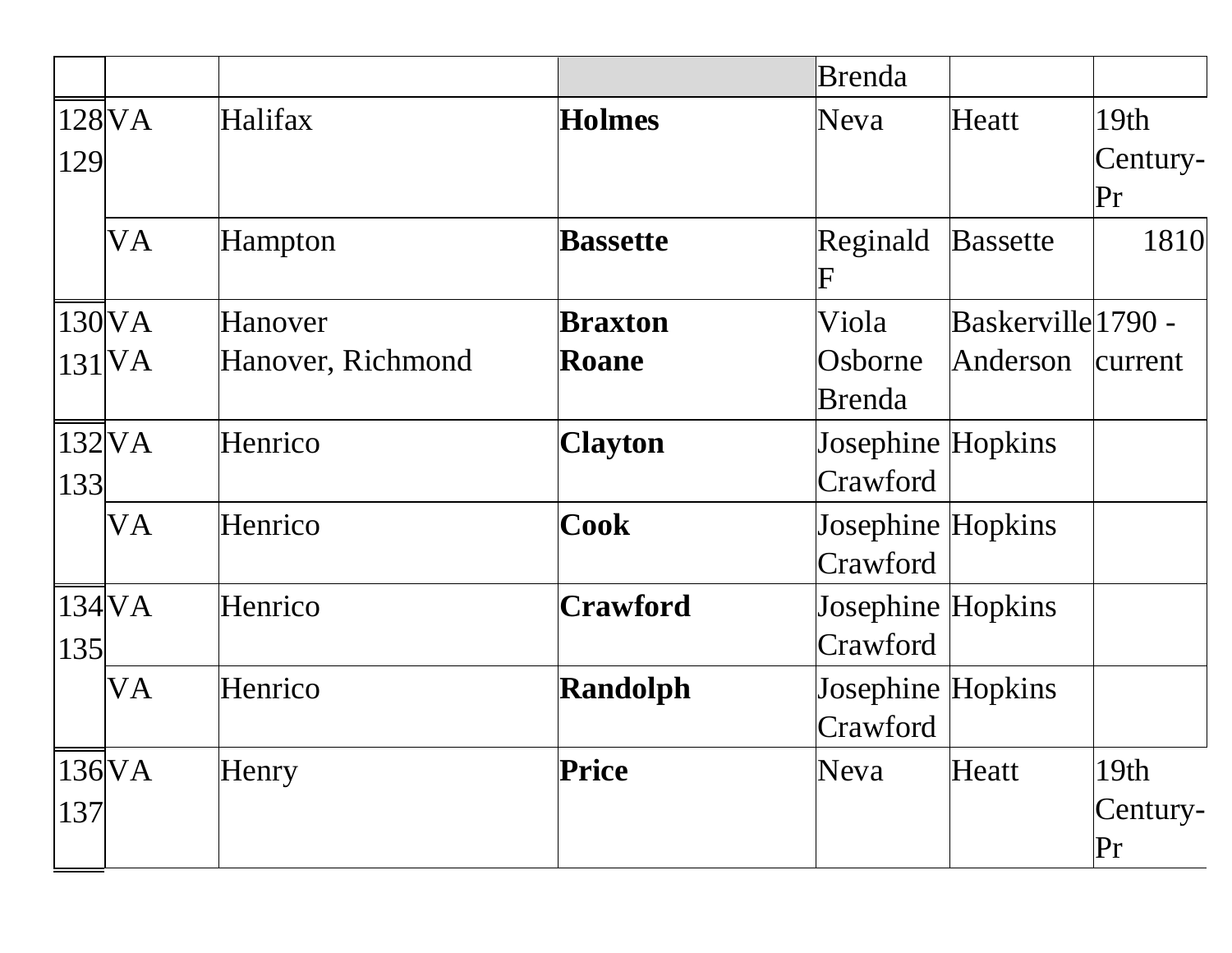| <b>VA</b>             | King $&$ Queen               | <b>Garnett</b>                  | Joyce          | Garnett           |      |
|-----------------------|------------------------------|---------------------------------|----------------|-------------------|------|
| $138\text{VA}$        | King $&$ Queen               | <b>Jones</b>                    | Joyce          | Garnett           |      |
| $139\overline{V}A$    | <b>King and Queen County</b> | Ross, Spencer,<br>Smith, White, | <b>Bessida</b> | White             |      |
| 140 VA                | King William                 | <b>Anderson</b>                 | Ken            | Montague          | 1700 |
| $141$ $VA$            | King William                 | <b>Coleman</b>                  | Ken            | Montague          | 1700 |
| 142 VA                | King William                 | <b>Gwathmex</b>                 | Ken            | Montague          | 1700 |
| $143$ $\overline{VA}$ | King William                 | Hill                            | Ken            | Montague          | 1700 |
| 144 <sup>V</sup> A    | King William                 | <b>Moore</b>                    | Ken            | Montague          | 1700 |
| $145$ $\overline{VA}$ | Louisa                       | <b>Anderson</b>                 | Cornelia       | Jones             |      |
|                       |                              |                                 | Lorraine       |                   |      |
| 146 VA                | Louisa                       | <b>Anderson</b>                 | Carlyle        | Jones             | 1860 |
| $147$ $NA$            | Louisa                       | <b>Gentry, Johnson</b>          | Robin          | Baskerville 1830- |      |
|                       |                              |                                 | Viola          |                   | 1865 |
|                       |                              |                                 | Osborne        |                   |      |
| 148 VA                | Louisa                       | <b>Jackson</b>                  | Carlyle        | Jones             | 1860 |
| 149 VA                | Louisa                       | <b>Payne, Alex</b>              | Robin          | Fleming           | 1900 |
|                       |                              |                                 | Jarene         |                   |      |
| $150\text{VA}$        | Lunenburg                    | <b>Hurt</b>                     | Gerry          | Taylor            | 1870 |
|                       |                              |                                 | <b>Butler</b>  |                   |      |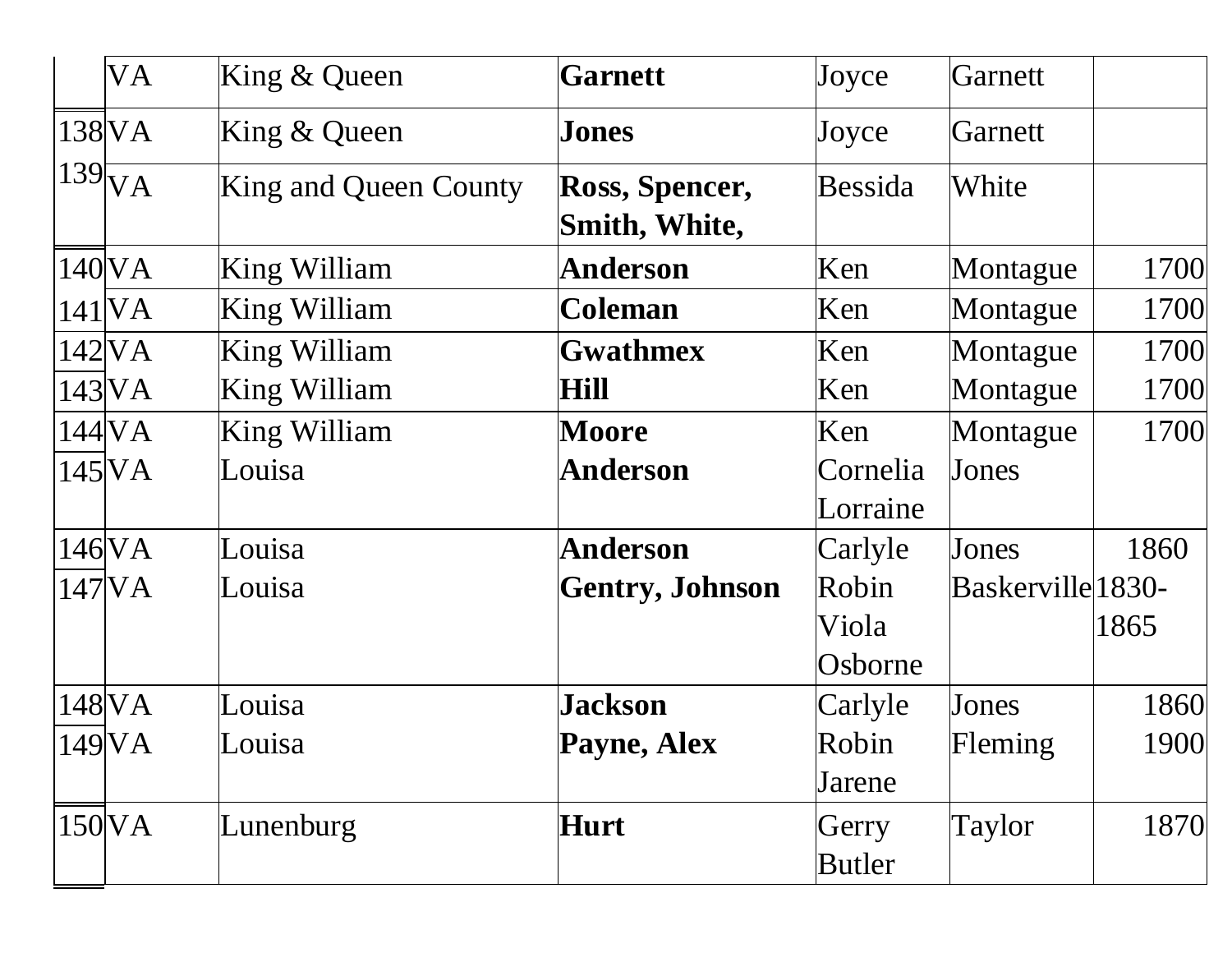|     | $151$ VA            | Lunenburg                      | <b>Jackson</b>     | Gerry<br>Butler  | Taylor            | 1870                   |
|-----|---------------------|--------------------------------|--------------------|------------------|-------------------|------------------------|
| 153 | $152$ VA            | Lunenburg                      | <b>Taylor</b>      | Gerry<br>Butler  | Taylor            | 1870                   |
|     | <b>VA</b>           | Lunenburg/Powhatan/            | <b>Bird</b> \Byrd  | Sonya            | <b>Thompkins</b>  |                        |
|     | 154 <sub>N</sub> A  | Madison                        | <b>Campbell</b>    | Marilyn          | Campbell          |                        |
|     | $155\bar{V}A$       | Madison                        | <b>Carpenter</b>   | Marilyn          | <b>Campbell</b>   |                        |
|     | $156\text{VA}$      | Mechlenburg/Brunswick/LLambert |                    | Sonya            | <b>Thompkins</b>  |                        |
|     | $157$ <sub>VA</sub> | Mecklenburg                    | <b>Baskerville</b> | Viola<br>Osborne | Baskerville 1800- | 1860                   |
|     | $158$ VA            | Mecklenburg                    | <b>Thomas</b>      | Virginia TRoane  |                   |                        |
|     | $159\text{V}A$      | Mecklenburg                    | Walker             | Virginia TRoane  |                   |                        |
| 161 | 160 <sup>V</sup> A  | <b>Nelson</b>                  | Edwards            | Neva             | Heatt             | 19th<br>Century-<br>Pr |
|     | VA                  | Nelson                         | <b>Johnson</b>     | Neva             | Heatt             | 19th<br>Century-<br>Pr |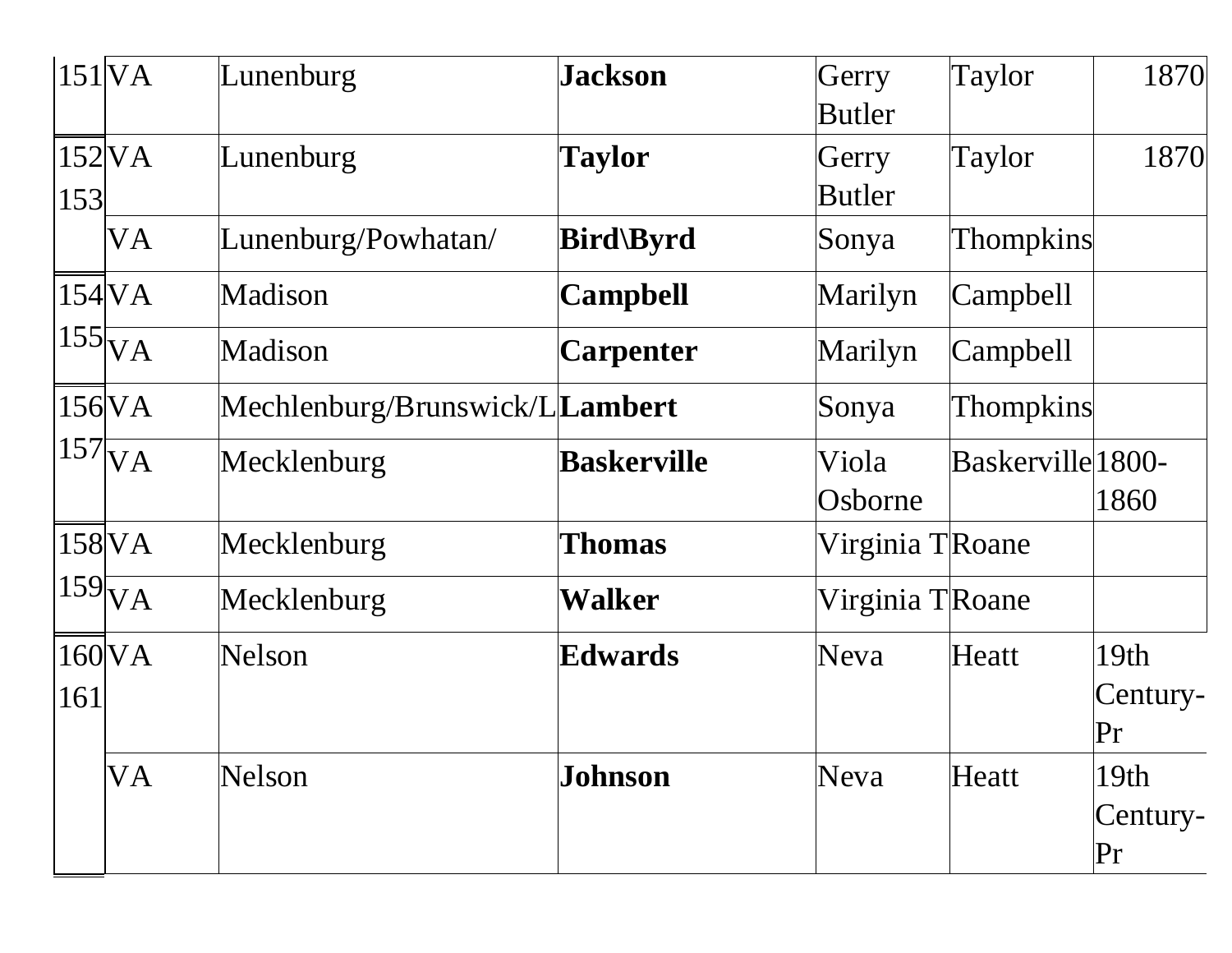| 163 | $162$ VA            | <b>Nelson</b>       | Jones                | <b>Neva</b>                     | Heatt          | 19th<br>Century-<br>Pr |
|-----|---------------------|---------------------|----------------------|---------------------------------|----------------|------------------------|
|     | VA                  | New Kent            | <b>Bassett</b>       | Louise                          | <b>Bassett</b> | 1800s-                 |
| 165 | 164 <sub>N</sub>    | Nottaway            | <b>Fleming</b>       | <b>Jacqueline</b> Fleming<br>C. |                |                        |
|     | VA                  | Nottaway, Lunenburg | Arvin                | Maurice                         | Oliver         |                        |
|     | $166$ VA            | Nottaway, Lunenburg | <b>Crimes/Crymes</b> | Maurice                         | Oliver         |                        |
|     | $167_{VA}$          | Nottaway, Lunenburg | <b>Fowlkes</b>       | Maurice                         | Oliver         |                        |
|     | $168$ <sub>VA</sub> | Nottaway, Lunenburg | <b>Holmes</b>        | Maurice                         | Oliver         |                        |
|     | $169$ <sub>VA</sub> | Nottaway, Lunenburg | <b>Jennings</b>      | Maurice                         | Oliver         |                        |
|     | $170\text{VA}$      | Nottaway, Lunenburg | King                 | Maurice                         | Oliver         |                        |
|     | $171$ <sub>VA</sub> | Nottaway, Lunenburg | <b>Oliver</b>        | Maurice                         | Oliver         |                        |
|     | $172$ VA            | Nottaway, Lunenburg | Yarborough           | Maurice                         | Oliver         |                        |
|     | $173\overline{V}A$  | Pittsylvania        | <b>Holmes</b>        | Neva                            | Heatt          | 19th<br>Century-<br>Pr |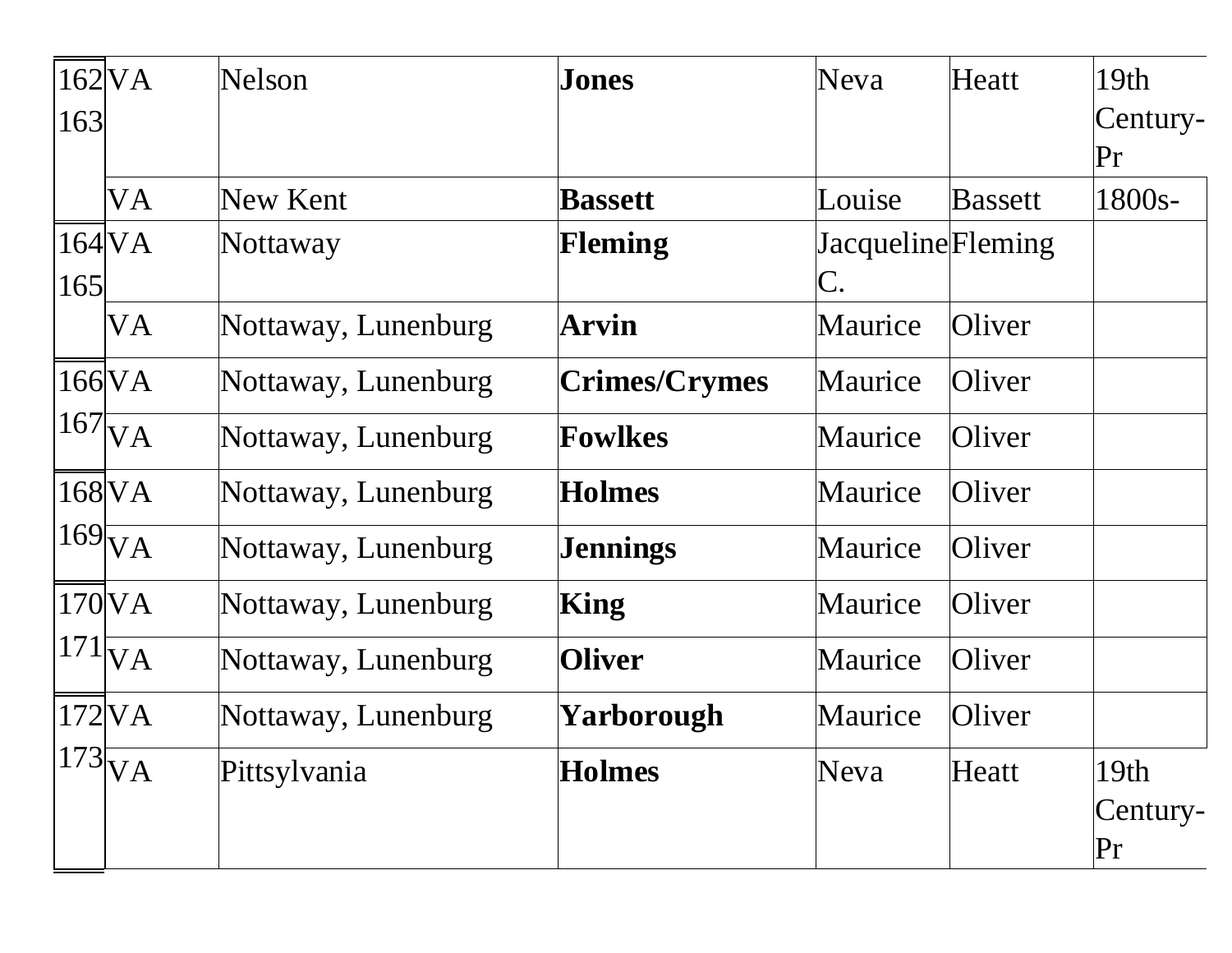|     | $174$ $VA$          | Pittsylvania         | <b>Hubbard</b>      | Marilyn                | Campbell         |                                    |
|-----|---------------------|----------------------|---------------------|------------------------|------------------|------------------------------------|
|     | $175\overline{VA}$  | Pittsylvania         | <b>Murphy</b>       | Larry                  | <b>Clark</b>     |                                    |
| 177 | $176\text{VA}$      | Pittsylvania         | <b>Price</b>        | Neva                   | Heatt            | 19 <sub>th</sub><br>Century-<br>Pr |
|     | VA                  | Portsmouth           | Gibson              | <b>Thaddeus Gibson</b> |                  |                                    |
|     | $178\text{VA}$      | <b>Prince Edward</b> | Jones               | Sonya                  | <b>Thompkins</b> |                                    |
|     | $179$ <sub>VA</sub> | <b>Richmond City</b> | <b>Berry</b>        | Gerry<br><b>Butler</b> | Taylor           | 1841                               |
|     | $180\text{VA}$      | <b>Richmond City</b> | <b>Brown</b>        | Sandra                 | Carter           |                                    |
|     | $ 181 _{VA}$        | <b>Richmond City</b> | <b>Carter</b>       | Sandra                 | Carter           |                                    |
|     | $182$ VA            | <b>Richmond City</b> | <b>Christian</b>    | Jarene                 | Fleming          | 1860                               |
|     | $183$ VA            | <b>Richmond City</b> | <b>Coles, Sarah</b> | Jarene                 | Fleming          | 1840                               |
| 185 | $184\text{VA}$      | <b>Richmond City</b> | <b>Cousins</b>      | Maria                  | Cousins          | 1800s<br>present                   |
|     | VA                  | <b>Richmond City</b> | <b>Graves</b>       | Sandra                 | Carter           |                                    |
|     | $186$ <sub>VA</sub> | <b>Richmond City</b> | Green(e)            | Sandra                 | Carter           |                                    |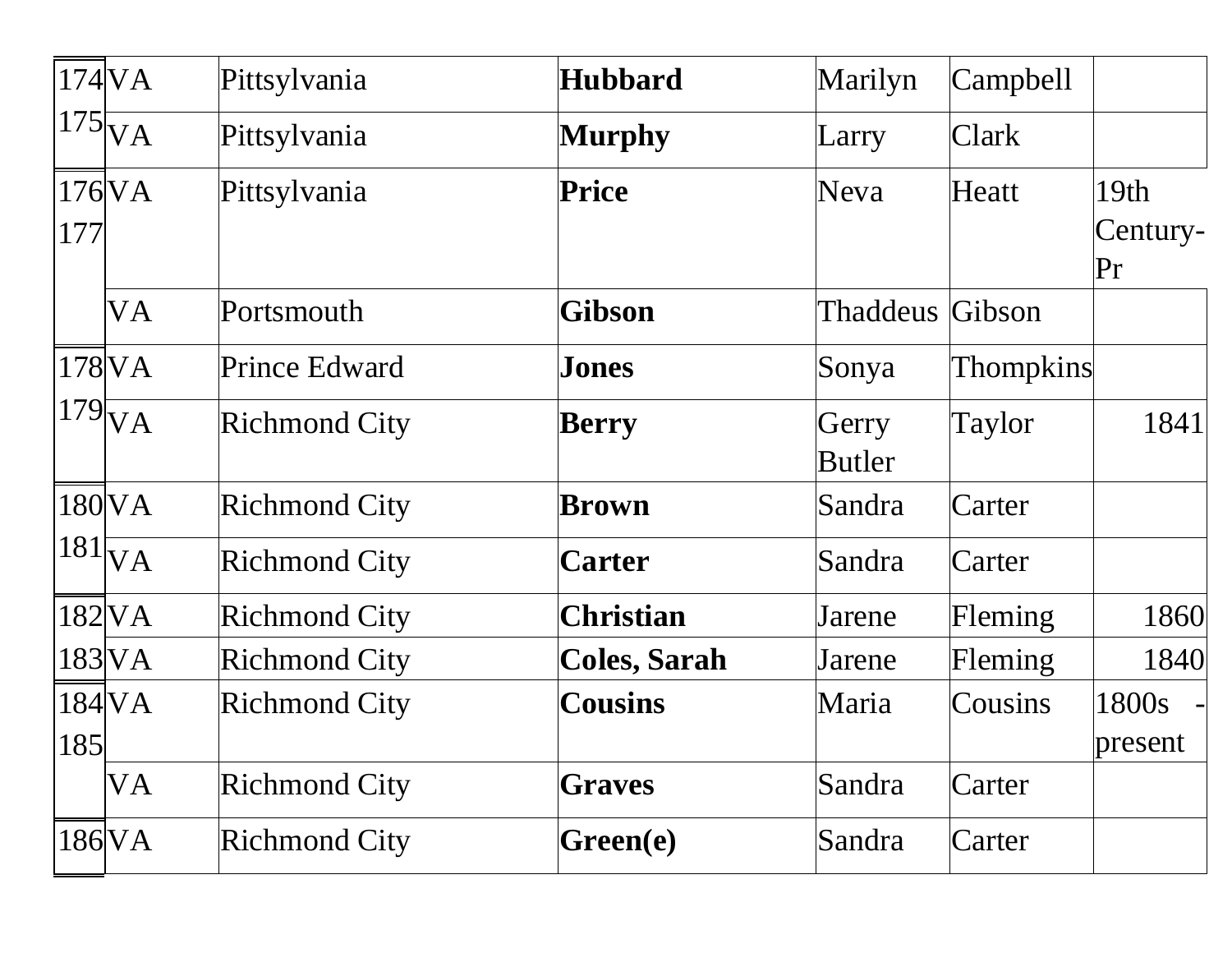| 187 VA                | <b>Richmond City</b> | <b>Hamm</b>       | Carmela          | Hamm         | 1800's -<br>now |
|-----------------------|----------------------|-------------------|------------------|--------------|-----------------|
| 188 VA                | <b>Richmond City</b> | <b>Miller</b>     | Jarene           | Fleming      | 1880            |
| 189 VA                | <b>Richmond City</b> | <b>Richardson</b> | Grace            | <b>Mines</b> |                 |
| $190\text{VA}$        | <b>Richmond City</b> | <b>Rivers</b>     | Herman           | Rivers       | 1935            |
| $191$ $VA$            | <b>Richmond City</b> | <b>Roane</b>      | Virginia TRoane  |              |                 |
| $192$ VA              | <b>Richmond City</b> | <b>Singleton</b>  | Sandra           | Carter       |                 |
| $193\overline{VA}$    | Richmond/Petersburg  | <b>Allen</b>      | Tia              | Redd         | 1999            |
| $194$ VA              | Richmond/Petersburg  | <b>Blackwell</b>  | Tia              | Redd         | 1999            |
| $195$ $\text{VA}$     | Richmond/Petersburg  | <b>Brent</b>      | James<br>Maurice | Hopkins      |                 |
| $196$ <sub>VA</sub>   | Richmond/Petersburg  | <b>Corbett</b>    | Tia              | Redd         | 1909            |
| $197$ $\overline{VA}$ | Richmond/Petersburg  | <b>Dowd</b>       | Tia              | Redd         | 1999            |
| 198 VA                | <b>Suffolk</b>       | <b>Purrington</b> | Miles            | Anderson     | $1800 -$        |
| 199 VA                | Sussex               | <b>Jarratt</b>    | <b>Brenda</b>    | Anderson     | current         |
| $200\text{VA}$        | Tidewater            | <b>Brinkley</b>   | James<br>Maurice | Hopkins      |                 |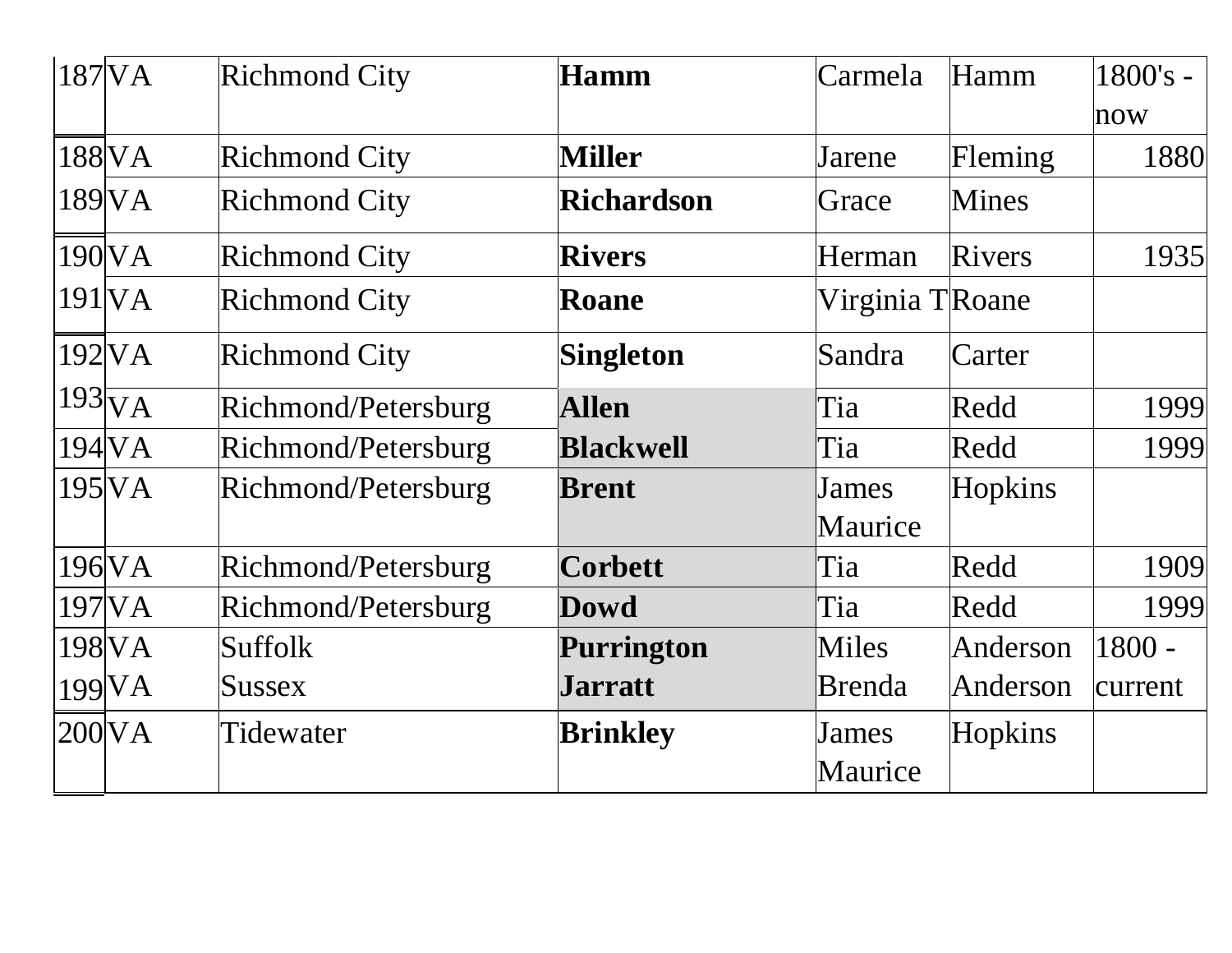| 201 VA |                                | Wythe | <b>Hoskins</b>         | Neva     | Heatt            | 19th<br>Century-<br>Pr |
|--------|--------------------------------|-------|------------------------|----------|------------------|------------------------|
|        | $202$ VA                       |       | <b>Baskerville</b>     | Sonya    | <b>Thompkins</b> |                        |
|        | $ 203 _{\overline{\text{VA}}}$ |       | <b>Boyd</b>            | Sonya    | <b>Thompkins</b> |                        |
|        | 204 VA                         |       | <b>Bradshaw</b>        | Sonya    | <b>Thompkins</b> |                        |
|        | $205$ VA                       |       | <b>Branch</b>          | Sonya    | <b>Thompkins</b> |                        |
|        | $206$ VA                       |       | <b>Cheatam/Witt</b>    | Sonya    | <b>Thompkins</b> |                        |
|        | $ 207 _{\text{VA}}$            |       | Edlin                  | Cornelia | Jones            |                        |
|        |                                |       |                        | Lorraine |                  |                        |
|        | $208$ <sub>VA</sub>            |       | <b>McClaine</b>        | Cornelia | Jones            |                        |
| 209    |                                |       |                        | Lorraine |                  |                        |
|        | VA                             |       | <b>Proctor/Procter</b> | Sonya    | <b>Thompkins</b> |                        |
|        | $210\text{VA}$                 |       | <b>Rideout</b>         | Sonya    | <b>Thompkins</b> |                        |
|        | $ 211 _{\text{VA}}$            |       | <b>Scott</b>           | Kimberly | Morris           |                        |
|        | $212\text{VA}$                 |       | <b>Sturdivant</b>      | Sonya    | <b>Thompkins</b> |                        |
|        | $ 213 \overline{VA}, NY $      |       | <b>Scott</b>           | Danita   | Hunter           |                        |